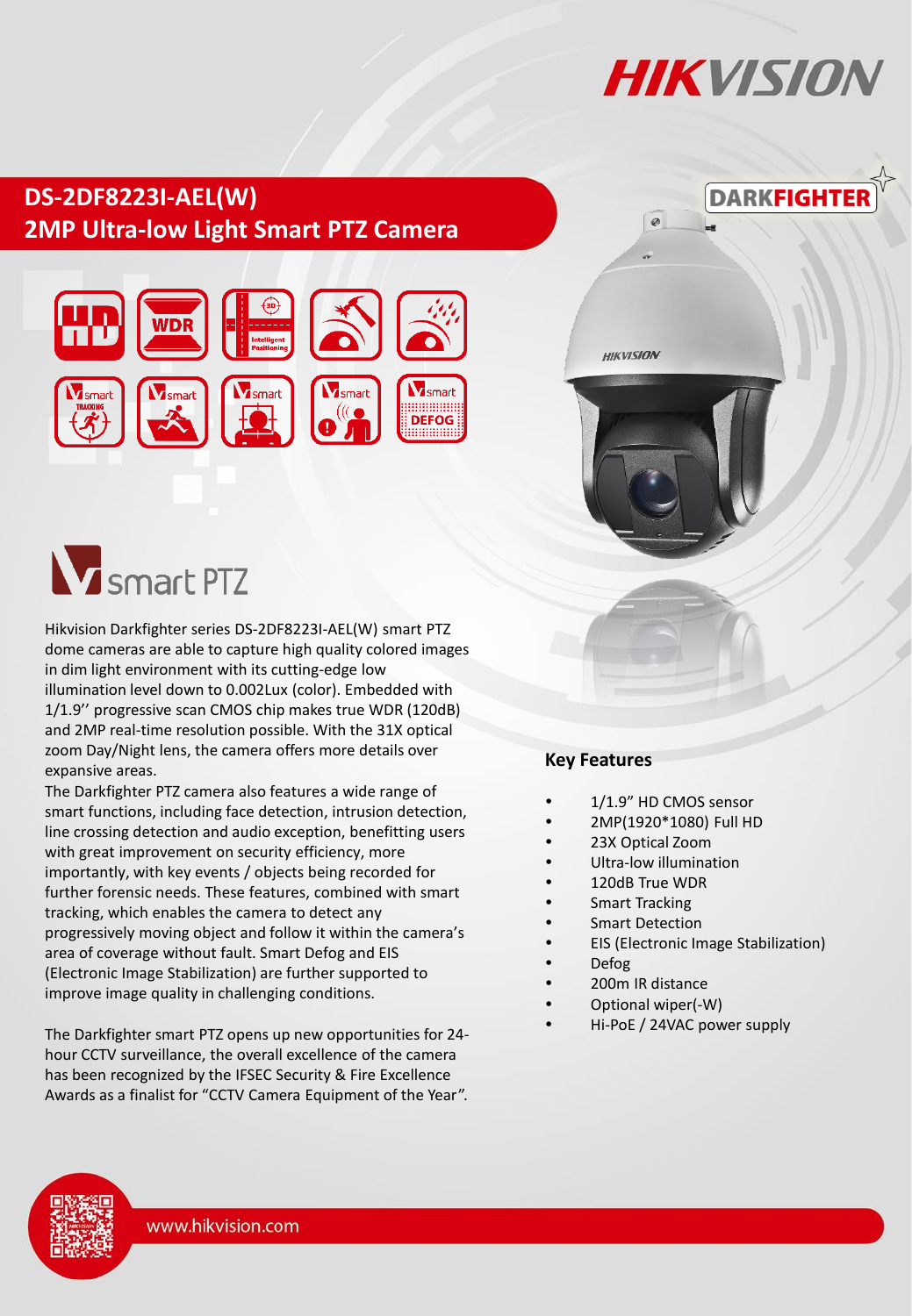# **DS-2DF8223I-AEL(W) 2MP Ultra-low Light Smart PTZ**





#### **Function Description**

#### *Basic function:*

- *High performance CMOS, up to 1920x1080 resolution*
- ±*0.1*° *Preset Accuracy*
- *ONVIF(Open Network Video Interface Forum), CGI(Common Gateway Interface), PSIA(Physical Security Interoperability Alliance), to ensure greater interoperability between different platforms and compatibility*
- *3D intelligent positioning function*
- *3D DNR*
- *IP66 standard*
- *7 alarm inputs and 2 alarm outputs*
- *Scheduled PTZ movement*
- *Optional wiper(-W)*

#### *Smart function:*

- *Smart tracking modes: Manual/ Panorama/ Intrusion trigger/ Line crossing trigger/ Region entrance trigger/ Region exiting trigger, support smart tracking when patrol between multiple scenarios*
- *Smart detection: support Face detection, Intrusion detection, Line crossing detection, Audio exception detection, Region entrance detection, Region exiting detection*
- *Smart recording: support edge recording, support dual-VCA for smart search in smart NVR*
- *Smart image processing: support optical defog, HLC, smart IR, EIS*
- *Smart codec: low bit rate, ROI*

#### *Camera function:*

- *Auto iris, auto focus, auto white balance, backlight compensation and auto day & night switch*
- *Min. Illumination: 0.002Lux@(F1.5,AGC ON)(Color), 0.0002Lux@(F1.5,AGC ON)(B/W)*
- *Support privacy mask with multiple colors and mosaics on polygonal areas*

#### *PTZ function:*

- *360*° *endless pan range and -20*°*~ 90*° *tilt range*
- *240*°*/s Pan Preset Speed and 200*°*/s Tilt Preset Speed*
- *0.1*°*~ 300*°*/s Manual Pan Speed and 0.1*°*~ 120*°*/s Manual Tilt Speed*
- *300 presets programmable; preset image freezing capability*
- *8 patrols, up to 32 presets per patrol*
- *4 patterns, with the recording time not less than 10 minutes per pattern*
- *Proportional zoom function*
- *Park action: auto call up of PTZ movement, after a defined time of inactivity*
- *Power-off memory: restore PTZ & Lens status after reboot*

#### *Network function:*

- *H.264/MJPEG/MPEG4 video compression*
- *H.264 encoding with Baseline/Main/High profile*
- *ROI(Region of Interest) encoding(support 24 areas with adjustable levels)*
- *Built-in Web server*
- *Onboard storage, up to 128GB*
- *Support up to 8 NAS storage; Edge recording(transmit the videos from SD card to the NAS after network resumed)*
- *HTTPS encryption and IEEE 802.1X port-based network access control*
- *Support trip-streams*
- *Multiple network protocols supported: IPv4/Ipv6, HTTP, HTTPS, 802.1X, QoS, FTP, SMTP, UPnP, SNMP, DNS, DDNS, NTP, RTSP, RTP, TCP, UDP, IGMP, ICMP, DHCP, PPPoE*
- *1 audio input and 1 audio output*

#### *IR function:*

- *0 Lux minimum illumination*
- *Up to 200m IR distance*
- *IR light MTBF reaching up to 30,000 hours*

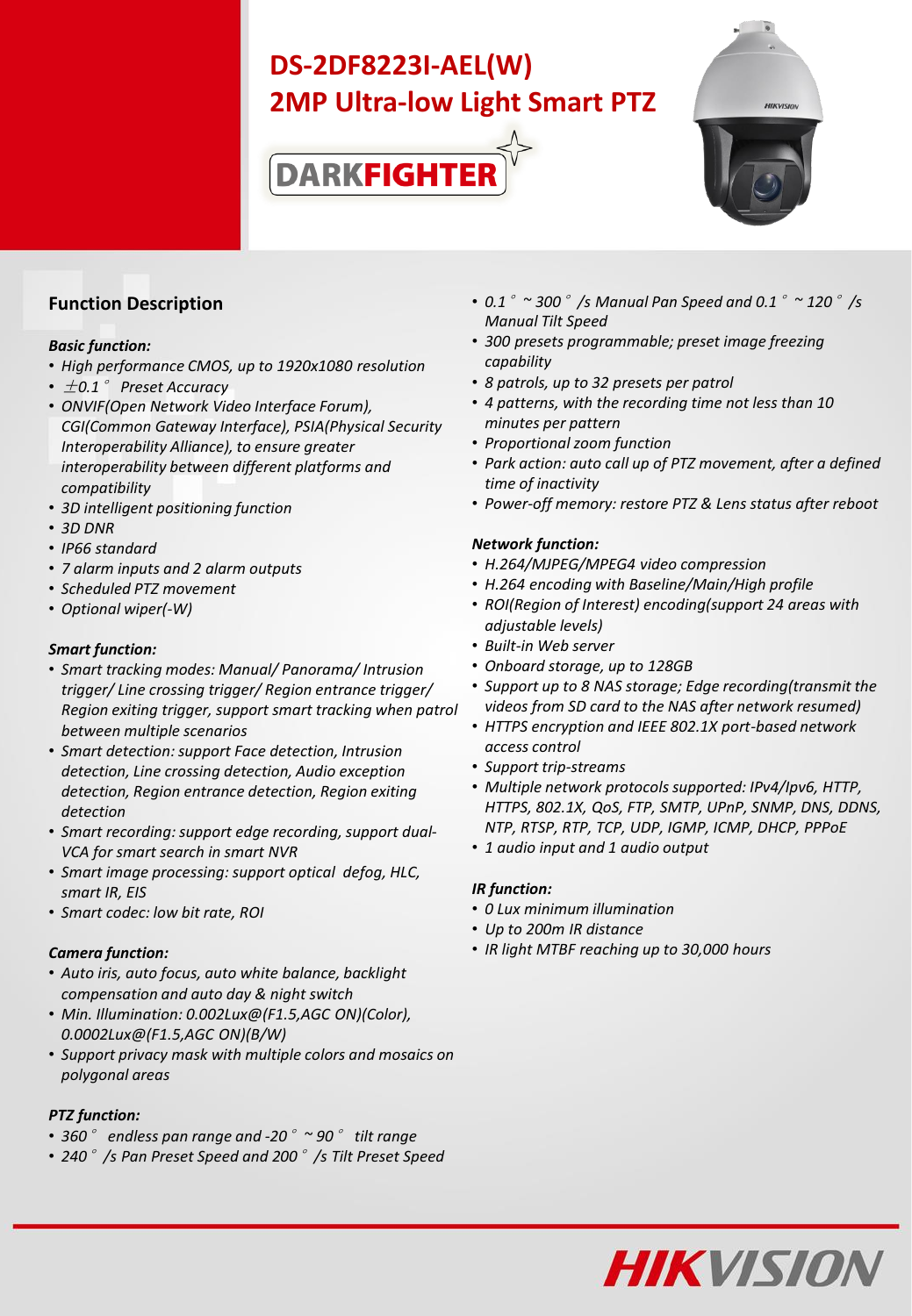## **DS-2DF8223I-AEL(W) 2MP Ultra-low Light Smart PTZ**





| <b>Model</b>             | DS-2DF8223I-AEL(W)                                                                                                                                                                                                                           |  |
|--------------------------|----------------------------------------------------------------------------------------------------------------------------------------------------------------------------------------------------------------------------------------------|--|
| <b>Camera Module</b>     |                                                                                                                                                                                                                                              |  |
| <b>Image Sensor</b>      | 1/1.9" Progressive Scan CMOS                                                                                                                                                                                                                 |  |
| Min. Illumination        | F1.5, 50IRE, AGC On: Color: 0.002 lux, B/W : 0.0002 lux, 0 lux with IR                                                                                                                                                                       |  |
| Max. Image Resolution    | 1920×1080                                                                                                                                                                                                                                    |  |
| Focal Length             | 5.9-135.7mm, 23x                                                                                                                                                                                                                             |  |
| Digital Zoom             | 16X                                                                                                                                                                                                                                          |  |
| Zoom Speed               | Approx.4.8s(Optical Wide-Tele)                                                                                                                                                                                                               |  |
| Angle of View            | 59.8-3.0 degree (Wide-Tele)                                                                                                                                                                                                                  |  |
| Min. Working Distance    | 10-1500mm(Wide-Tele)                                                                                                                                                                                                                         |  |
| Aperture Range           | F1.5~F3.4                                                                                                                                                                                                                                    |  |
| <b>Focus Mode</b>        | Auto / Semiautomatic / Manual                                                                                                                                                                                                                |  |
| <b>WDR</b>               | 120dB                                                                                                                                                                                                                                        |  |
| <b>Shutter Time</b>      | 50Hz: 1~1/30,000s; 60Hz: 1~1/30,000s                                                                                                                                                                                                         |  |
| AGC                      | Auto / Manual                                                                                                                                                                                                                                |  |
| White Balance            | Auto / Manual /ATW/Indoor/Outdoor/Daylight lamp/Sodium lamp                                                                                                                                                                                  |  |
| Day & Night              | IR Cut Filter                                                                                                                                                                                                                                |  |
| Privacy Mask             | 24 privacy masks programmable; optional multiple colors and mosaics                                                                                                                                                                          |  |
| Enhancement              | 3D DNR, EIS, Defog, HLC/BLC, SVC                                                                                                                                                                                                             |  |
| <b>Pan and Tilt</b>      |                                                                                                                                                                                                                                              |  |
| Range                    | Pan:360° endless; Tilt: -20°~90°(Auto Flip)                                                                                                                                                                                                  |  |
|                          | Pan Manual Speed: 0.1°~160°/s, Pan Preset Speed: 240°/s                                                                                                                                                                                      |  |
| Speed                    | Tilt Manual Speed: 0.1°~120°/s, Tilt Preset Speed: 200°/s                                                                                                                                                                                    |  |
| Number of Preset         | 300                                                                                                                                                                                                                                          |  |
| Patrol                   | 8 patrols, up to 32 presets per patrol                                                                                                                                                                                                       |  |
| Pattern                  | 4 patterns, with the recording time not less than 10 minutes per pattern                                                                                                                                                                     |  |
| Park Action              | Preset / Patrol / Pattern / Auto scan / Tilt scan / Random scan / Frame scan / Panorama scan                                                                                                                                                 |  |
| <b>Scheduled Task</b>    | Preset / Patrol / Pattern / Auto scan / Tilt scan / Random scan / Frame scan / Panorama scan/Dome reboot/Dome<br>adjust/Aux output                                                                                                           |  |
| <b>Smart Features</b>    |                                                                                                                                                                                                                                              |  |
| Smart tracking           | Manual/ Panorama/ Intrusion trigger/ Line crossing trigger/ Region entrance trigger/ Region exiting trigger<br>Smart tracking when patrol between multiple scenarios                                                                         |  |
| Smart detection          | Face detection, Intrusion detection, Line crossing detection, Audio exception detection, Region entrance detection, Region<br>exiting detection                                                                                              |  |
| ROI encoding             | Support 24 areas with adjustable levels                                                                                                                                                                                                      |  |
| <b>Infrared</b>          |                                                                                                                                                                                                                                              |  |
| <b>IR Distance</b>       |                                                                                                                                                                                                                                              |  |
|                          | Up to 200m                                                                                                                                                                                                                                   |  |
| IR Intensity             | Automatically adjusted, depending on the zoom ratio                                                                                                                                                                                          |  |
| Alarm                    |                                                                                                                                                                                                                                              |  |
| Alarm I/O                | 7/2                                                                                                                                                                                                                                          |  |
| Alarm Trigger            | Face detection, Intrusion detection, Line crossing detection, Region entrance, Region exiting, Audio exception detection,<br>Motion detection, Dynamic analysis, Tampering alarm, Network disconnect, IP address conflict, Storage exception |  |
| Alarm Action             | Preset, Patrol, Pattern, Micro SD/SDHC card recording, Relay output, Notification on Client, Send Email, Upload to FTP,<br><b>Trigger Channel</b>                                                                                            |  |
| Input/Output             |                                                                                                                                                                                                                                              |  |
| <b>Monitor Output</b>    | 1.0V[p-p] / 75 $\Omega$ , NTSC (or PAL) composite, BNC (S / N Ratio $\geq$ 55dB)                                                                                                                                                             |  |
| Audio Input              | 1 Mic in/Line in interface, line input: 2-2.4V[p-p]; output impedance: $1K\Omega$ , $\pm 10\%$                                                                                                                                               |  |
| Audio Output             | 1 Audio output interface, line level, impedance: 600Ω                                                                                                                                                                                        |  |
| <b>Network</b>           |                                                                                                                                                                                                                                              |  |
| Ethernet                 | 10Base-T / 100Base-TX, RJ45 connector                                                                                                                                                                                                        |  |
| Main Stream              | 50Hz: 25fps(1920×1080, 1280×960, 1280×720); 60Hz: 30fps(1920×1080, 1280×960, 1280×720)                                                                                                                                                       |  |
| Sub Stream               | 50Hz: 25fps(704×576, 352×288, 176×144); 60Hz: 30fps(704×480, 352×240, 176×120)                                                                                                                                                               |  |
| Third Stream             | 50Hz: 25fps(1920×1080, 1280×960, 1280×720, 704×576, 352×288, 176×144)<br>60Hz: 30fps(1920×1080, 1280×960, 1280×720, 704×480, 352×240, 176×120)                                                                                               |  |
| <b>Image Compression</b> | H.264/MJPEG/MPEG4, H.264 encoding with Baseline/Main/High profile                                                                                                                                                                            |  |